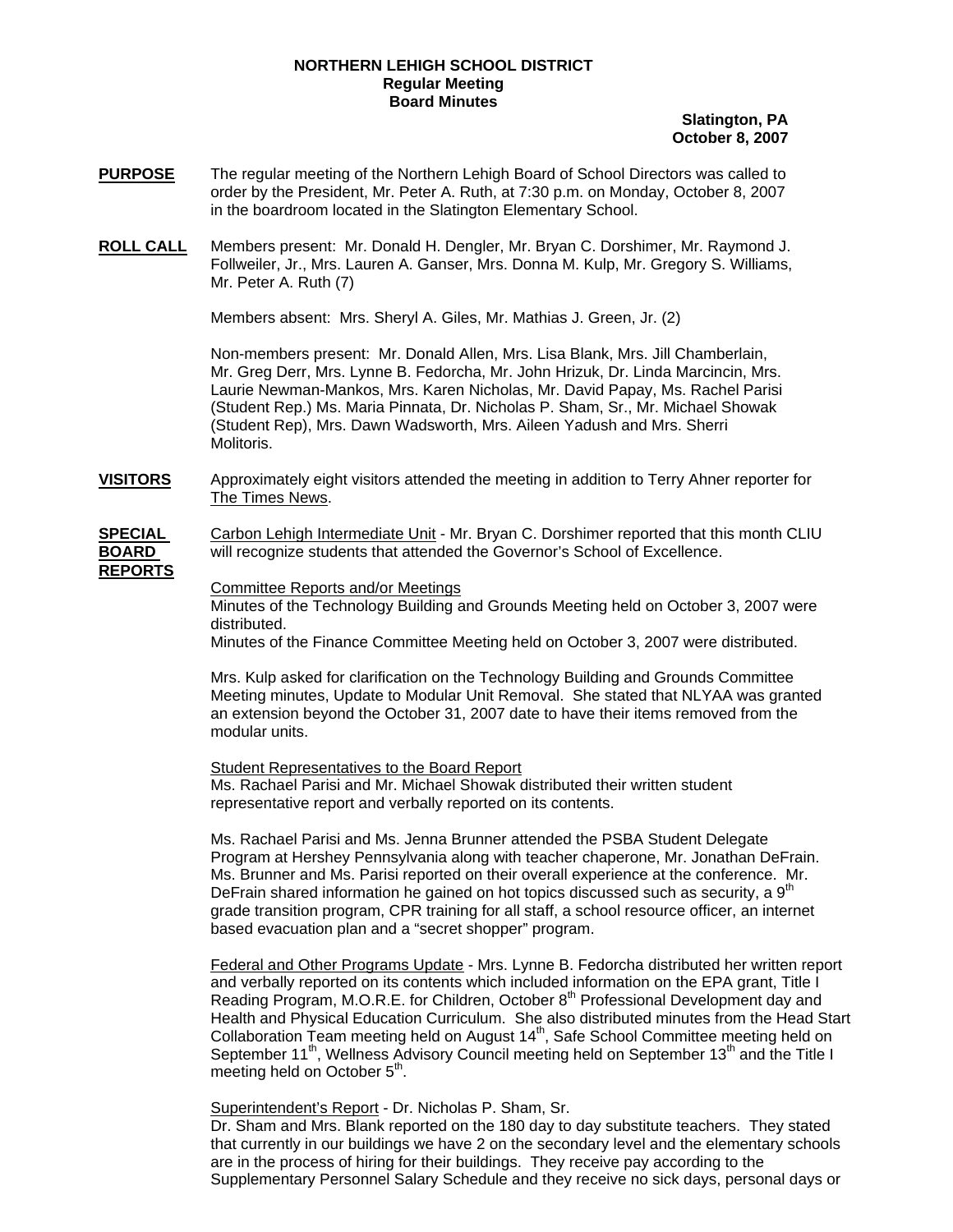| <b>SPECIAL</b><br><b>BOARD</b><br><b>REPORTS</b><br>(cont.) | medical benefits. The substitute teacher caller has been instructed that the 180 day to day<br>substitutes are to be utilized first. They can be assigned to any building in need of a<br>substitute. Only after all 180 day subs have been utilized in the district, and a need still exists<br>for additional substitutes, will the substitute teacher caller contact other substitutes for work.     |                                                                                                                                                                                                                                                                               |  |  |  |  |
|-------------------------------------------------------------|---------------------------------------------------------------------------------------------------------------------------------------------------------------------------------------------------------------------------------------------------------------------------------------------------------------------------------------------------------------------------------------------------------|-------------------------------------------------------------------------------------------------------------------------------------------------------------------------------------------------------------------------------------------------------------------------------|--|--|--|--|
| <b>PERSONNEL</b>                                            |                                                                                                                                                                                                                                                                                                                                                                                                         | Mrs. Ganser made a motion, which was seconded by Mr. Dorshimer, that the Board of<br>Education approves the following personnel items:                                                                                                                                        |  |  |  |  |
| Appointments-<br>Instructional                              | Cynthia Paul<br>Assignment:                                                                                                                                                                                                                                                                                                                                                                             | <b>Temporary Vacancy Replacement</b><br>Title I Reading Teacher, replacing Kristie Borger who<br>was granted a leave of absence                                                                                                                                               |  |  |  |  |
|                                                             | Salary:                                                                                                                                                                                                                                                                                                                                                                                                 | \$39,000 prorated                                                                                                                                                                                                                                                             |  |  |  |  |
|                                                             | Effective:<br><b>Termination Date:</b>                                                                                                                                                                                                                                                                                                                                                                  | (Step 1 Bachelors on the 2007-2008 CBA Salary Schedule)<br>On or About October 29, 2007<br>On or About January 31, 2008                                                                                                                                                       |  |  |  |  |
| Non-<br>Instructional                                       | Claudia Young*<br>Assignment:                                                                                                                                                                                                                                                                                                                                                                           | Substitute High School Cafeteria/Hall Monitor Aide<br>replacing Donna Ondrasick who was granted a leave of                                                                                                                                                                    |  |  |  |  |
|                                                             | Salary:                                                                                                                                                                                                                                                                                                                                                                                                 | absence<br>\$7.25/Per Hour/3 Hours Per Day/ 5 Days Per Week<br>(2007-2008 Supplementary Personnel Salary Schedule)                                                                                                                                                            |  |  |  |  |
|                                                             | Effective:<br><b>Termination Date:</b><br>*60 day probationary period ending on or about January 9, 2008                                                                                                                                                                                                                                                                                                | October 2, 2007<br>On or Above January 24, 2008                                                                                                                                                                                                                               |  |  |  |  |
| Co-Curricular<br><b>Positions</b><br>2007-2008              | Denise Turoscy<br>Denise Turoscy                                                                                                                                                                                                                                                                                                                                                                        | Senior High Scholastic Scrimmage Advisor<br>\$766.42<br>\$1,722.85<br>Senior High Newspaper Advisor                                                                                                                                                                           |  |  |  |  |
| Substitute-<br>Instructional                                | Approve the following substitute teachers for the 2007-2008 school year at the 2007-2008<br>substitute teacher rates as approved on the Supplementary Personnel Salary Schedule:                                                                                                                                                                                                                        |                                                                                                                                                                                                                                                                               |  |  |  |  |
|                                                             | Kathryn Bonilla - Music                                                                                                                                                                                                                                                                                                                                                                                 |                                                                                                                                                                                                                                                                               |  |  |  |  |
| <b>PSSA</b><br>English<br>Tutoring<br>R. Evans              | Approve to appoint Renee Evans to teach the PSSA Excel English class in the senior high<br>school. Beginning in January 2008 she will teach ten sessions of English scheduled from 2:35<br>p.m. to 3:35 p.m. She will be compensated two hours for each session taught at a rate of<br>\$20.00 per hour. Funding for this program will be paid for through Project 720.                                 |                                                                                                                                                                                                                                                                               |  |  |  |  |
| <b>PSSA</b><br>Math<br>Tutoring                             | Approve to appoint Joann Wasilkowski to teach the PSSA Excel Mathematics class in the<br>senior high school. Beginning in January 2008 she will teach ten sessions of Mathematics<br>scheduled from 2:35 p.m. to 3:35 p.m. She will be compensated two hours for each session<br>J. Wasilkowski taught at a rate of \$20.00 per hour. Funding for this program will be paid for through Project<br>720. |                                                                                                                                                                                                                                                                               |  |  |  |  |
|                                                             | YEA:<br>Williams,<br>Mr. Ruth $(7)$<br>NAY:<br>None $(0)$                                                                                                                                                                                                                                                                                                                                               | Mr. Dengler, Mr. Dorshimer, Mr. Follweiler, Mrs. Ganser,<br>Mrs. Kulp, Mr.                                                                                                                                                                                                    |  |  |  |  |
| <b>CONFER-</b>                                              | Mr. Follweiler made a motion, which was seconded by Mrs. Ganser, that the Board of                                                                                                                                                                                                                                                                                                                      |                                                                                                                                                                                                                                                                               |  |  |  |  |
| Education<br><b>ENCES</b>                                   | approves the following conference items:                                                                                                                                                                                                                                                                                                                                                                |                                                                                                                                                                                                                                                                               |  |  |  |  |
| 6<br>\$75.00,<br>$$271.80-$                                 |                                                                                                                                                                                                                                                                                                                                                                                                         | Christine Leslie - Pennsylvania Science Teachers Association 2007 Convention - December<br>- 7, 2007 - Hershey Lodge and Convention Center, Hershey PA - Registration:<br>Lodging: \$117.00, Meals: 30.00, Travel: \$49.80 - Total Approximate Cost:<br>Funding: C & I Budget |  |  |  |  |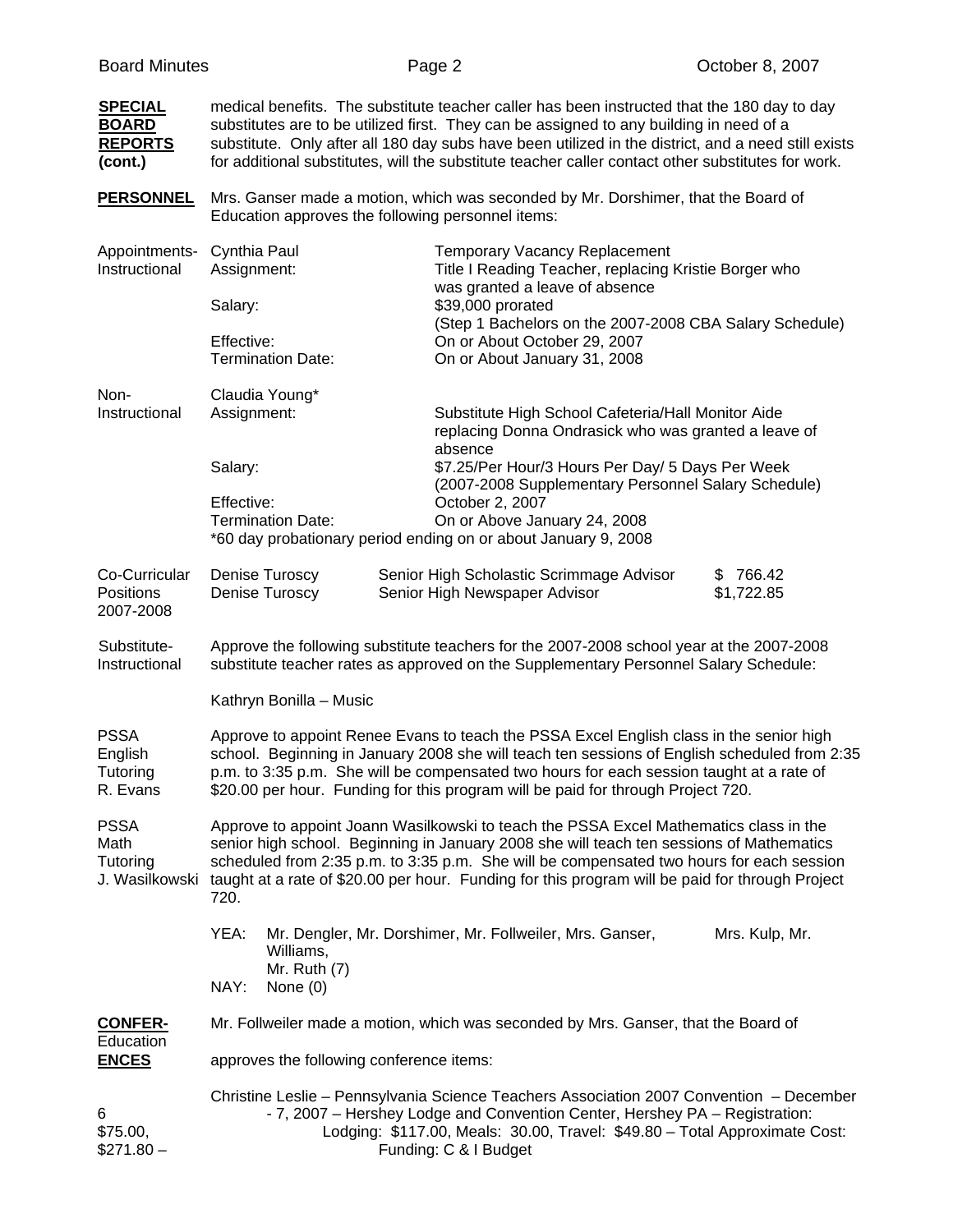Budget

Julie Everett – Pennsylvania Science Teachers Association 2007 Convention – December 6 - 7, 2007 – Hershey Lodge and Convention Center, Hershey PA – Registration: \$75.00, Lodging: \$117.00, Meals: 30.00 – Total Approximate Cost: \$222.00 – Funding: C & I

> Theresa Cinicola – Pennsylvania Science Teachers Association 2007 Convention – December 6 - 7, 2007 – Hershey Lodge and Convention Center, Hershey PA – Registration: \$75.00, Lodging: \$117.00, Meals: 30.00 – Total Approximate Cost: \$222.00 – Funding: C & I Budget

> Stephen Drake – 2007 TEAP Conference – November 8-9, 2007 – Radisson Penn Harris Hotel & Convention Center, Camp Hill, PA – Registration: \$35.00, Lodging: \$110.16, Meals: 60.00, Travel: \$54.00 – Total Approximate Cost: \$259.16 – Funding: C & I Budget

 Approve to allow the following people to attend an Integrated Learning Conference sponsored by PDE – Bureau of Career and Technical Education. The conference will be held November 5- 7, 2007 at the Penn Stater Conference Center in State College PA. LCTI will be paying all expenses for this conference. The attendees are:

> Aileen Yadush Mike Anderson Jonathan DeFrain David Humenik

 Mr. Dorshimer asked if we have a policy on the number of people traveling at the same time, to the same destination, in the same vehicle?

Dr. Sham stated that currently there is no such policy.

| YEA: | Mr. Dengler, Mr. Dorshimer, Mr. Follweiler, Mrs. Ganser, | Mrs. Kulp, Mr. |
|------|----------------------------------------------------------|----------------|
|      | Williams.                                                |                |
|      | Mr. Ruth $(7)$                                           |                |
| NAY: | None (0)                                                 |                |

## **POLICY** Mr. Dorshimer made a motion, which was seconded by Mrs. Ganser, that the Board of Education approves the following policy items:

Board Policy Approve school board policy #117 – Programs – Homebound Instruction, as presented after first

First Reading reading.

Board Policy Approve school board policy #216 – Pupils – Student Records, as presented after second Second reading. Reading

> Approve school board policy #216-AR-1 – Pupils – Student Records, as presented after second reading.

 Approve school board policy #218 – Pupils – Student Conduct, as presented after second reading.

Approve school board policy #226 – Pupils – Searches, as presented after second reading.

 Approve school board policy #407 – Professional Employees – Student Teachers, as presented after second reading.

> Approve school board policy #603 – Finances – Budget Preparation, as presented after second reading.

 Approve school board policy #604 – Finances – Budget Adoption, as presented after second reading.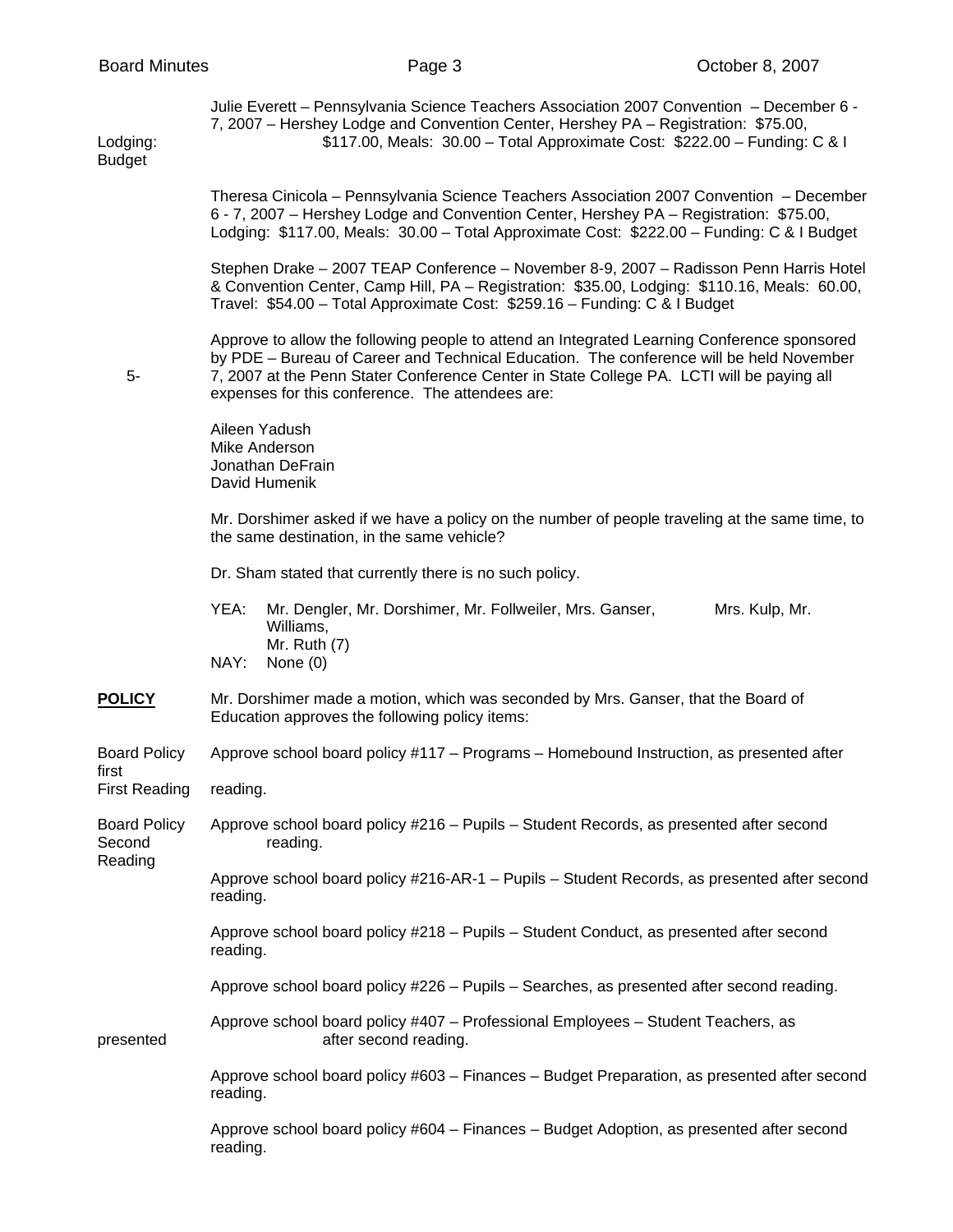| <b>Board Minutes</b>                                             |                                                                                                                                                                                                                                                                                                                                                                                    | Page 4                                                                                                  |  | October 8, 2007 |  |  |  |
|------------------------------------------------------------------|------------------------------------------------------------------------------------------------------------------------------------------------------------------------------------------------------------------------------------------------------------------------------------------------------------------------------------------------------------------------------------|---------------------------------------------------------------------------------------------------------|--|-----------------|--|--|--|
| after                                                            |                                                                                                                                                                                                                                                                                                                                                                                    | Approve school board policy #805 - Operations - Emergency Preparedness, as presented<br>second reading. |  |                 |  |  |  |
|                                                                  | Approve school board policy #807 - Operations - Opening Exercises/Flag Displays, as<br>presented after second reading.                                                                                                                                                                                                                                                             |                                                                                                         |  |                 |  |  |  |
| <b>Field Trip</b>                                                | Southeast Team - Middle School - Ellis Island, NY - April 23, 2008 - Funded through student<br>fundraising efforts.                                                                                                                                                                                                                                                                |                                                                                                         |  |                 |  |  |  |
| Homebound<br>Instruction                                         | It is recommended that the Board of Education grant homebound instruction for a $12th$ grade<br>student, Student No. 0890033, for five hours per week, effective October 26, 2007 and<br>continuing for approximately 6 weeks.                                                                                                                                                     |                                                                                                         |  |                 |  |  |  |
|                                                                  | It is recommended that the Board of Education grant homebound instruction for a 10 <sup>th</sup> grade<br>student, Student No. 1090010, for five hours per week, effective October 8, 2007 and ending<br>approximately January 1, 2008.                                                                                                                                            |                                                                                                         |  |                 |  |  |  |
|                                                                  | YEA:                                                                                                                                                                                                                                                                                                                                                                               | Mr. Dengler, Mr. Dorshimer, Mr. Follweiler, Mrs. Ganser,<br>Williams,<br>Mr. Ruth (7)                   |  | Mrs. Kulp, Mr.  |  |  |  |
|                                                                  | NAY:                                                                                                                                                                                                                                                                                                                                                                               | None $(0)$                                                                                              |  |                 |  |  |  |
| OLD<br><b>BUSINESS</b>                                           | Mr. Williams made a motion, which was seconded by Mrs. Ganser, that the Board of Education<br>approves the following old business items:                                                                                                                                                                                                                                           |                                                                                                         |  |                 |  |  |  |
| 2007-2008<br>Administrative<br>Goals                             | Approve the Individual Administrative Goals for the 2007-2008 school year as presented at the<br>October 1, 2007 school board meeting.                                                                                                                                                                                                                                             |                                                                                                         |  |                 |  |  |  |
|                                                                  | YEA:                                                                                                                                                                                                                                                                                                                                                                               | Mr. Dengler, Mr. Dorshimer, Mr. Follweiler, Mrs. Ganser,<br>Williams,<br>Mr. Ruth $(7)$                 |  | Mrs. Kulp, Mr.  |  |  |  |
|                                                                  | NAY:                                                                                                                                                                                                                                                                                                                                                                               | None $(0)$                                                                                              |  |                 |  |  |  |
|                                                                  | Mrs. Ganser asked to open the floor for board member discussion on the two presentations<br>from last weeks board meeting on companies to assist in the new superintendent search.<br>There was board discussion on accepting CLIU #21 to conduct the new superintendent<br>search.                                                                                                |                                                                                                         |  |                 |  |  |  |
| <b>CLIU #21</b><br>Lead<br>Superintendent<br>Search<br>Williams, | Mr. Dengler made a motion, which was seconded by Mrs. Ganser, that the Board of Education<br>approve to appoint CLIU #21 to lead the search for a new superintendent.                                                                                                                                                                                                              |                                                                                                         |  |                 |  |  |  |
|                                                                  | YEA:                                                                                                                                                                                                                                                                                                                                                                               | Mr. Dengler, Mr. Dorshimer, Mr. Follweiler, Mrs. Ganser,                                                |  | Mrs. Kulp, Mr.  |  |  |  |
|                                                                  | NAY:                                                                                                                                                                                                                                                                                                                                                                               | Mr. Ruth $(7)$<br>None $(0)$                                                                            |  |                 |  |  |  |
| <b>NEW</b><br><b>BUSINESS</b>                                    | Mr. Dorshimer stated that in today's newspaper he read that Northampton School District<br>passed drug testing for new hired employees and they are further looking into random drug<br>testing of all employees throughout the district. He is requesting that the policy committee<br>look into a drug testing policy for new employees.                                         |                                                                                                         |  |                 |  |  |  |
| that                                                             | Mrs. Chamberlain said that during today's in-service George White, Professor at Lehigh<br>University, gave an entire day presentation on teaming to the middle school staff. He felt<br>our middle school was exemplarily in their process of teaming and utilization of teaming. He<br>said that we should consider applying for Schools To Watch which is a middle school honor. |                                                                                                         |  |                 |  |  |  |
| <b>FINANCIAL</b>                                                 | Mrs. Ganser made a motion, which was seconded by Mr. Dengler, that the Board of Education<br>approves the following financial items:                                                                                                                                                                                                                                               |                                                                                                         |  |                 |  |  |  |
| Financial<br>Reports                                             | Approve the Following Financial Reports:<br>General Fund month of September                                                                                                                                                                                                                                                                                                        |                                                                                                         |  |                 |  |  |  |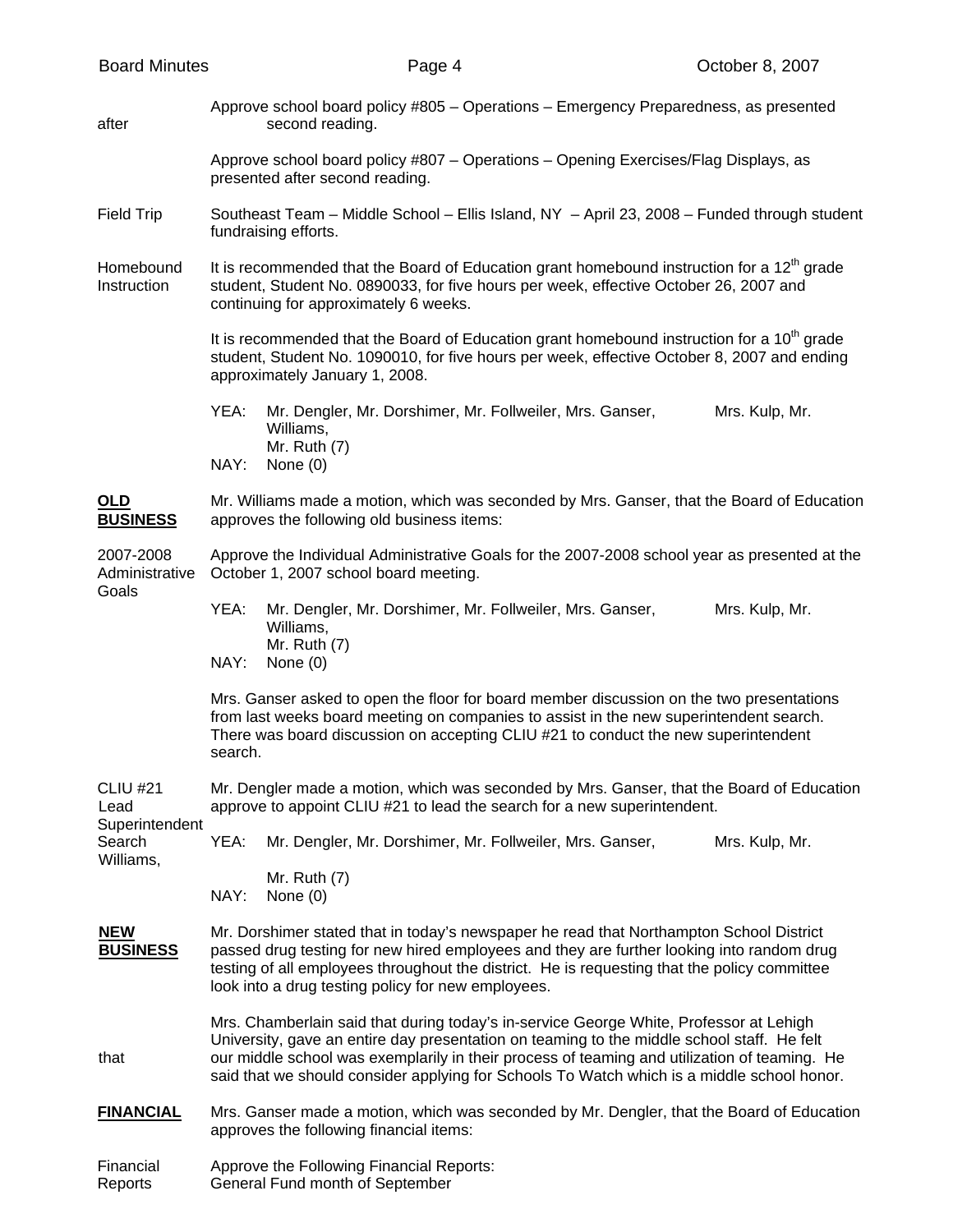|                                                                        |                                                                                                                                                                                                                                                                                                                    | Athletic Fund month of September<br>Capital Reserve month of September<br>Cafeteria Fund month of September<br>NLMS Student Activities Account month of August<br>NLHS Student Activities Account month of August                                                                                                                                                                           |                |    |                                                                                                                    |                |
|------------------------------------------------------------------------|--------------------------------------------------------------------------------------------------------------------------------------------------------------------------------------------------------------------------------------------------------------------------------------------------------------------|---------------------------------------------------------------------------------------------------------------------------------------------------------------------------------------------------------------------------------------------------------------------------------------------------------------------------------------------------------------------------------------------|----------------|----|--------------------------------------------------------------------------------------------------------------------|----------------|
| Payment<br>Of Bills                                                    | Approve the Following List of Bills:<br>General Fund months of September<br>Capital Project Fund for month of September<br>Cafeteria Fund month of September<br>Athletic Fund month of September                                                                                                                   |                                                                                                                                                                                                                                                                                                                                                                                             |                |    |                                                                                                                    |                |
| <b>RFP</b><br>Auditing<br><b>Services</b>                              | Approve for proper school officials to develop specifications and send out Requests For<br>Proposals (RFP's) for Auditing Services for school year's ending June 30, 2008, June 30, 2009<br>and June 30, 2010.                                                                                                     |                                                                                                                                                                                                                                                                                                                                                                                             |                |    |                                                                                                                    |                |
| Service<br>Agreement<br>Extension<br>Elevator-SE                       | Authorize administration to extend the service agreement for the elevator located at Slatington<br>Elementary with Otis Elevator for an additional 5 years. Cost for this agreement is \$1,140.00<br>per year, which is no increase in cost over the previous agreement.                                           |                                                                                                                                                                                                                                                                                                                                                                                             |                |    |                                                                                                                    |                |
| Verizon<br><b>Wireless</b><br>Cell Phone<br>Agreement<br>Athletic Dir. | Authorize administration to enter into a one year cell phone service contract with Verizon<br>Wireless for the Athletic Director. The contract will be for one cell phone for 900 minutes per<br>month at a cost of \$49.19 per month. The cell phone is to be used exclusively for Athletic<br>Director business. |                                                                                                                                                                                                                                                                                                                                                                                             |                |    |                                                                                                                    |                |
| Designation<br><b>Fund Balance</b>                                     | Technology<br><b>ERIP</b><br>YEA:<br>NAY:                                                                                                                                                                                                                                                                          | Approve to designated Fund Balance ending June 30, 2007 as follows:<br>Unreserved, Designated For:<br>Long Range Maintenance<br><b>Replacement Equipment</b><br><b>Electricity Rate Increase</b><br><b>Health Insurance Premiums</b><br>Agriculture Fair<br>Unreserved, Undesignated<br>Mr. Dengler, Mr. Dorshimer, Mr. Follweiler, Mrs. Ganser,<br>Williams,<br>Mr. Ruth (7)<br>None $(0)$ | \$<br>\$<br>\$ | \$ | \$1,805,846.00<br>740,747.00<br>740,747.00<br>159,275.00<br>\$177,517.00<br>370,374.00<br>1,246.00<br>\$811,105.00 | Mrs. Kulp, Mr. |
| CORR-<br><b>ESPON-</b><br><b>DENCE</b>                                 | Received a thank you correspondence from PSBA.                                                                                                                                                                                                                                                                     |                                                                                                                                                                                                                                                                                                                                                                                             |                |    |                                                                                                                    |                |
| INFOR-<br><b>MATION</b>                                                | Minutes of the Lehigh Carbon Community College Board of Trustees meeting held on<br>September 6, 2007 were distributed.                                                                                                                                                                                            |                                                                                                                                                                                                                                                                                                                                                                                             |                |    |                                                                                                                    |                |
| <b>ADJOURN-</b><br><b>MENT</b>                                         | Mr. Dorshimer made a motion, which was seconded by Mrs. Ganser, that the regular meeting of<br>the Northern Lehigh School District Board of School Directors is adjourned at 8:45 p.m.                                                                                                                             |                                                                                                                                                                                                                                                                                                                                                                                             |                |    |                                                                                                                    |                |
|                                                                        | YEA:                                                                                                                                                                                                                                                                                                               | Mr. Dengler, Mr. Dorshimer, Mr. Follweiler, Mrs. Ganser,<br>Williams,<br>Mr. Ruth (7)                                                                                                                                                                                                                                                                                                       |                |    |                                                                                                                    | Mrs. Kulp, Mr. |